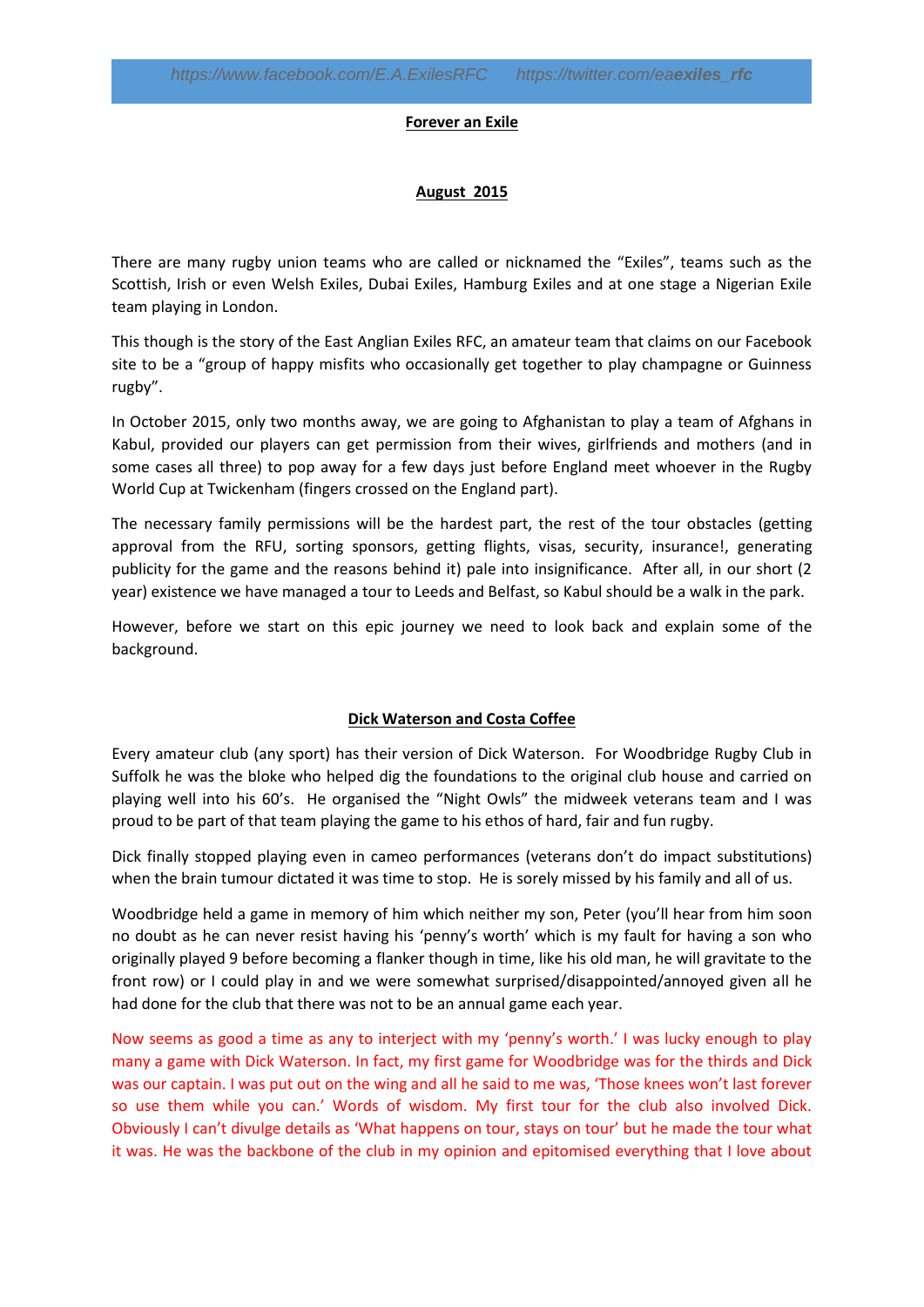rugby. As my father mentioned, we were somewhat surprised/disappointed/annoyed that the game did not continue.

Over the years, Peter and I have done a lot of thinking in Costa Coffee shops and Pubs. Game plans, Christmas present lists, career moves and bullshit have all been discussed either before or during Guinness or the inevitable Costa coffee that follows such detailed discussions. We often compose letters of advice to powers that be in the RFU on what they are doing wrong and how they need to play. We even go through the trouble of selecting their team for them. Alas, no responses. Indeed, the CIA and British Security Services should give up trying to intercept everyone's emails, just bug every Costa Coffee shop and they'd find out what is REALLY happening.

And so, in Costa Coffee Malton, North Yorkshire (where we were now living) Peter and I discussed over a two medium lattes ("for here but can you put them in take away cups" because those thick glass mugs always look like they need a good clean) putting together a social rugby team to play a few games each year, raise some money for charity and have a laugh, always remembering Dick Waterson and his wonderful warm personality.

The East Anglian Exiles were born.

# **But Why Afghanistan?**

# I'm going to let Dad take this one. It makes him feel important.

I am not here to moralise about the war, the loss of life was enormous and every soldier or civilian contractor who lost their life or were injured was one too many. I spent a lot of time in-country working with Afghans trying to make a living in a war torn country.

Additionally, thousands of Afghan civilians were 'collateral' damage and killed or maimed in bomb attacks (IEDs) or misguided 'friendly fire'. There is no NHS and no life insurance. Many families lost their main source of income. There isn't a lot of press cover over these losses or the impact.

Whilst the extended family would look after the family as is then Afghan way, frequently the loss of the main bread winner resulted in children having to leave school to work earlier than usual and a retrospective step in social progress.

Rugby is about respect. Players and fans are encouraged to play a fair game and to respect both the officials and the players. Mini rugby amongst children is a great way for them to exercise but also to build up team work and develop life skills.

Through my contacts I met Asad Ziar, the CEO of the fledgling Afghanistan Rugby Federation and the idea to play an amateur game between a local team and the Exiles was born.

## **The First Exile Game.**

I'll take this one Dad. You have a rest. I know how hard it is typing with just your index fingers.

Going back to the birth of the Exiles, over our Costa Lattes (in to go cups…) we scribbled a team sheet of a 'Dream Team' of players from our old club, Woodbridge RUFC, that over the years both Dad and I had played alongside and that had also played alongside Dick. The idea of an inaugural game against Woodbridge RUFC second team (known as the Saxons) took hold.